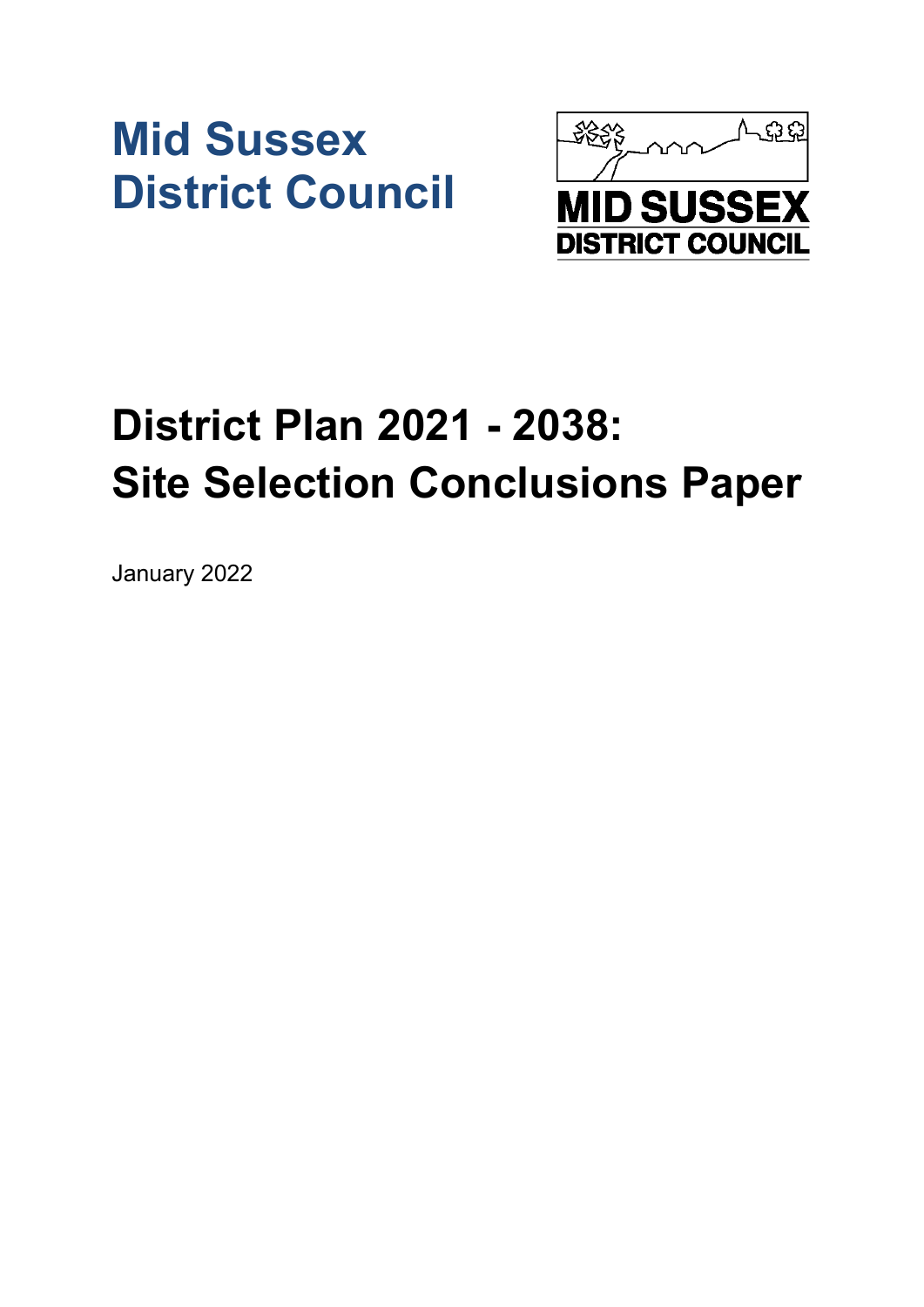# Contents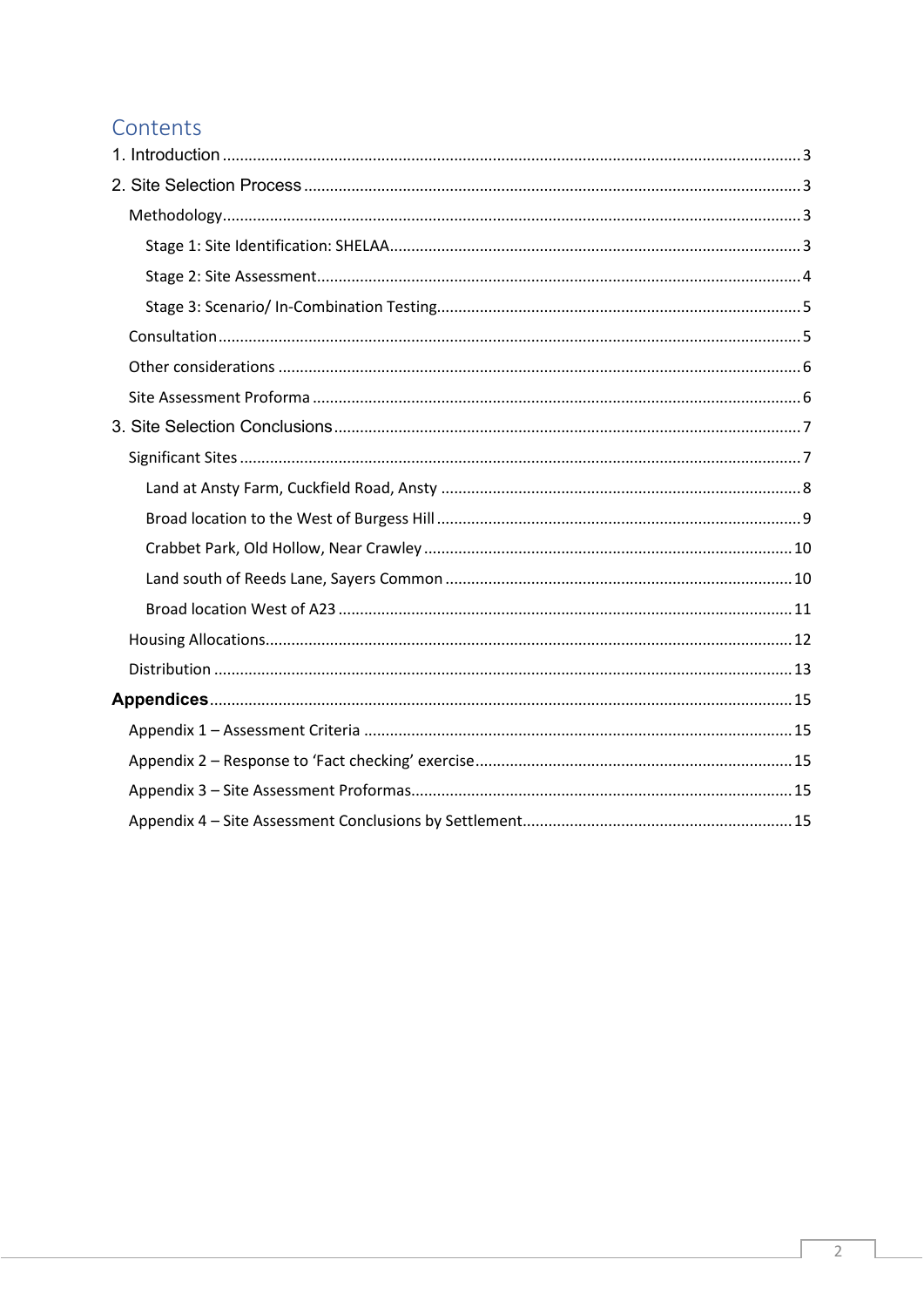# <span id="page-2-0"></span>1. Introduction

- 1.1 District Plan policy DP4: Housing committed the Council to reviewing the plan, starting in 2021, with submission to the Secretary of State in 2023. The review of the District Plan identified the need to update the housing requirement to cover the new plan period to 2038. The District Plan 2021 – 2038 will seek to deliver sufficient housing sites to meet the minimum housing requirement for Mid Sussex and therefore will allocate additional sites for housing.
- 1.2 In order to decide which sites will be allocated for development in the revised District Plan, the Council carried out a robust process to identify, assess and score the potential sites. The first stage of that process was to update the Strategic Housing and Employment Land Availability Assessment (SHELAA), which sets out the sites which will be considered through the Site Selection Process. Once established the palette of sites were then assessed against the Site Selection Methodology. This assessment process resulted in a shortlist of sites, that were then tested through the Sustainability Appraisal, Habitats Regulations Assessment and Transport Assessment to confirm their suitability for allocation in the District Plan 2021 – 2038.

# <span id="page-2-1"></span>2. Site Selection Process

## <span id="page-2-2"></span>Methodology

- 2.1 A Site Selection Methodology was developed for the preparation of the Site Allocations Development Plan Document (SADPD). This methodology provided a robust and transparent site selection process that has stood up to scrutiny at the SADPD Examination. Therefore, it has provided the basis for the methodology used to select sites for the District Plan 2021 – 2038.
- 2.2 The District Plan Site Selection methodology is broadly similar to the SADPD methodology and reflects the requirements of the NPPF (2021). There are now 14 criteria rather 17, as criteria with a similar focus being merged, such as landscape and AONB and consideration of strategic transport and infrastructure matters no longer an assessment criteria, but assessed through other evidence base documents. The methodology has been subject to consultation with stakeholders including neighbouring local authorities, developers and planning consultants. Comments received during the consultation have been reflected in the assessment criteria applied.
- 2.3 The Site Selection process is a three-stage process, which is summarised below:

## <span id="page-2-3"></span>Stage 1: Site Identification: SHELAA

- 2.4 An updated SHELAA has been prepared, which included a Call for Sites between January and February 2021. The SHELAA contains sites from the following sources:
	- Sites previously considered during preparation of the District Plan and Site Allocations DPD (within previous versions of the SHELAA)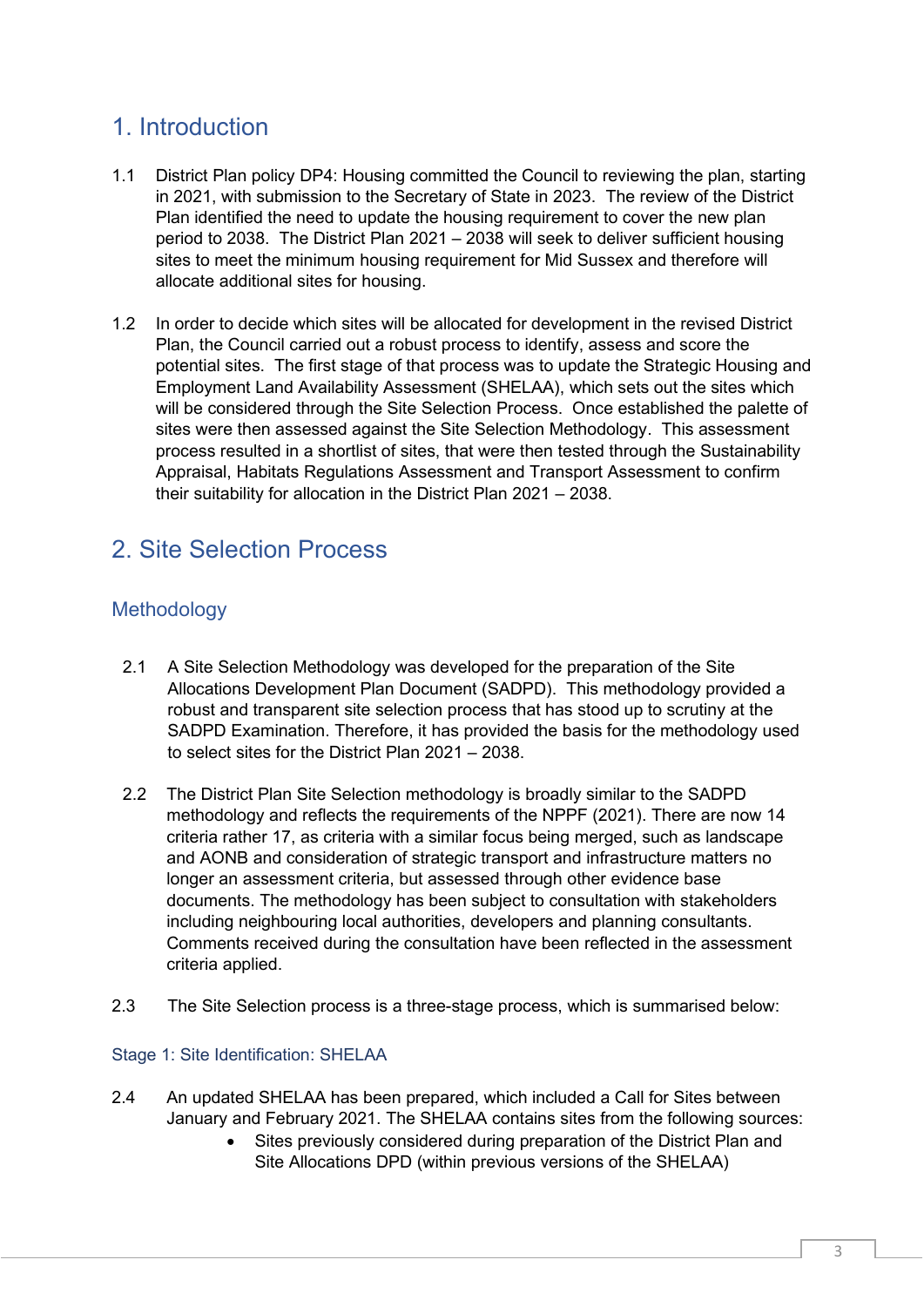- Sites submitted during the Call for Sites in January/February2021
- Sites submitted on an ad-hoc basis up until 24<sup>rd</sup> September 2021. Sites submitted after this date have not been included due to the time required to assess and test sites individually and in combination.
- 2.5 This has resulted in a pool of 268 housing sites, which have been assessed through the Site Selection Process.

#### <span id="page-3-0"></span>Stage 2: Site Assessment

2.6 The Site Assessment stage is a three-part process, which is explained in more detail in District Plan Review: Site Selection Methodology (January 2022) and can be found at District Plan Review - [Mid Sussex District Council](https://www.midsussex.gov.uk/planning-building/mid-sussex-district-plan/district-plan-review/)



2(a) Relationship to Settlements – Sites that are disconnected from existing settlements and or of a size which means that they cannot provide significant onsite facilities/ services (and are therefore not likely to represent sustainable development as set out in the NPPF) were rejected at this stage. An assessment was made as the degree of separation from an existing built-up area boundary (as defined on the Policies Maps). The assessment was based on the consideration of:

- Proximity of site to defined built up area boundary;
- Physical separation of site from existing built-up area by features such as ancient woodland and watercourses;
- Ability to safely access the site, on foot via existing footpath from nearest settlement.

The sites rejected at this stage were not subject to assessment against the selection criteria at stages 2(b) and 2(c) as they do not represent sustainable development.

2(b) Showstoppers – Showstoppers are those environmental constraints and deliverability considerations for which the site assessment can result in very negative impact against the site assessment criteria. This approach is supported by the NPPF which is clear that development in the most environmentally sensitive locations (ie Ancient Woodland/AONB) should be avoided. Sites with the greatest constraints i.e. showstoppers, or where a significant proportion of a site is affected have been excluded from further assessment at this stage. This enabled the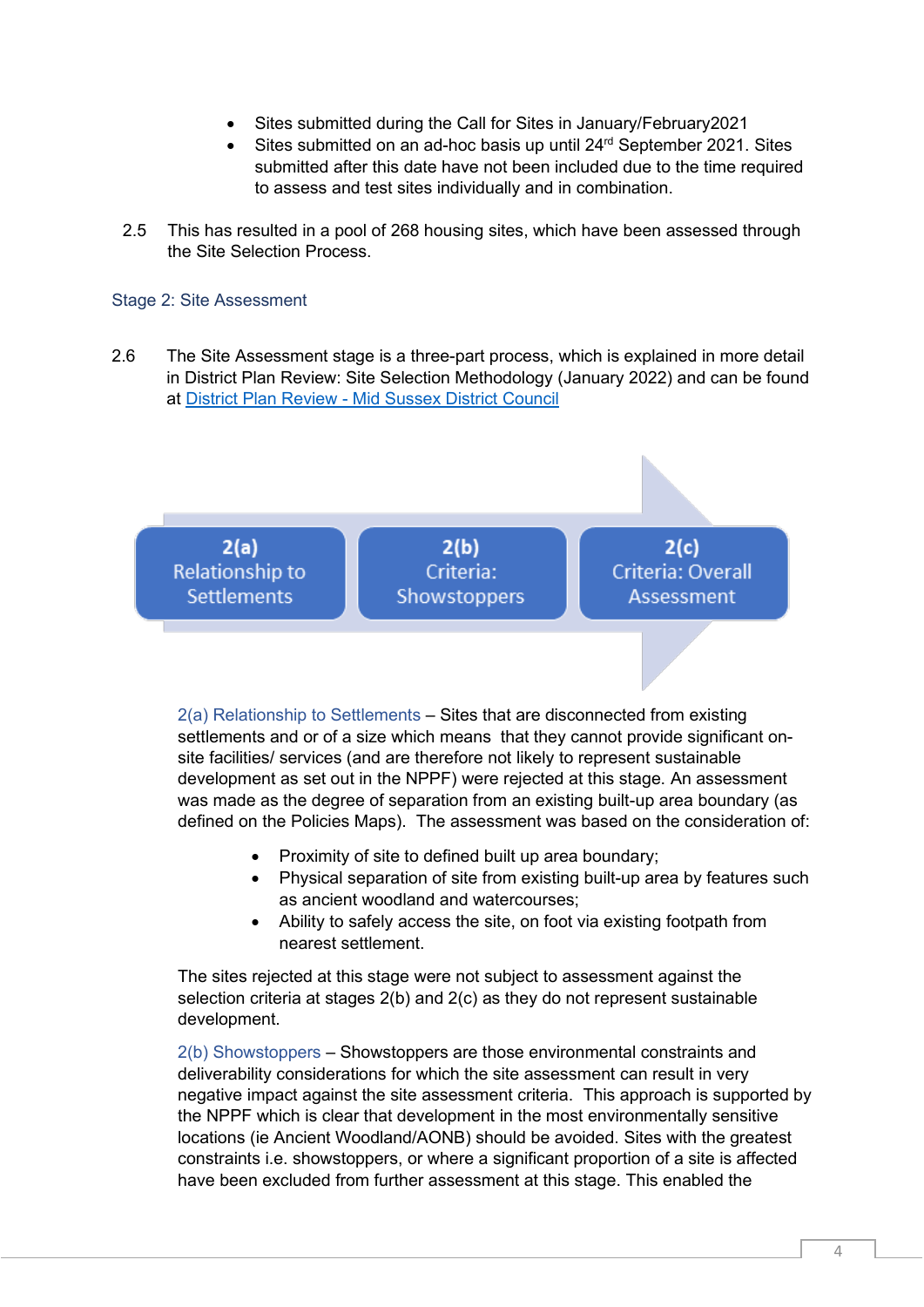detailed assessment to strictly focus on those sites most likely to be considered reasonable alternatives.

2(c) Overall assessment – The sites left in the pool of sites once stage 2(a) and 2 (b) were completed where subject to assessment against the 14 detailed assessment criteria. The assessment criteria are set out in Appendix 1. Sites classified as "Significant" (1,000+dwellings) were also be subject to additional testing against the criteria/questions set out in the methodology. Sites rejected at this stage were not subject to further assessment and were not included in the 'Development Scenarios' that were tested at stage 3.

### <span id="page-4-0"></span>Stage 3: Scenario/ In-Combination Testing

- 2.7 All sites that progressed past stage 2(c) have been developed into development scenarios, which have been subject to further assessment through the Sustainability Appraisal. All sites considered to have potential for allocation at the end of stage 2 have been assessed against the Sustainability Framework as set out in the Sustainability Appraisal to consider the sustainability credentials of each site independently and cumulatively. The findings of this work helped to identify potential scenarios to address the housing need in the district and corresponding preferred options.
- 2.8 The SA is applied as an iterative process running parallel to the preparation of the District Plan. Therefore, the findings of the further evidence testing, such as the transport study and Habitat Regulation Assessment will inform the content of the SA, as well as the SA identifying further options that may need to be tested further through the evidence base.
- 2.9 The most sustainable scenario has then been subject to further evidence testing including, transport modelling, Habitats Regulations Assessment, Air Quality Modelling and Viability Assessment.
- 2.10 Stage 3 also identified sites to be rejected on the grounds that they are not suitable/deliverable as a result of additional due diligence (including responses to the Developer Questionnaire – see below).

## <span id="page-4-1"></span>**Consultation**

2.11 Once the initial draft site assessments had been completed by the Council, these were then sent to the site promoters/developers/planning agents for fact checking. At the fact checking stage the Council were seeking feedback from the site promoters relating to any factual inaccuracies in the assessment. Any feedback received was reviewed and site assessments were amended where there were any factual inaccuracies, whilst ensuring that assessments were undertaken in a consistent manner. The responses received and the council's response is set out in Appendix 2.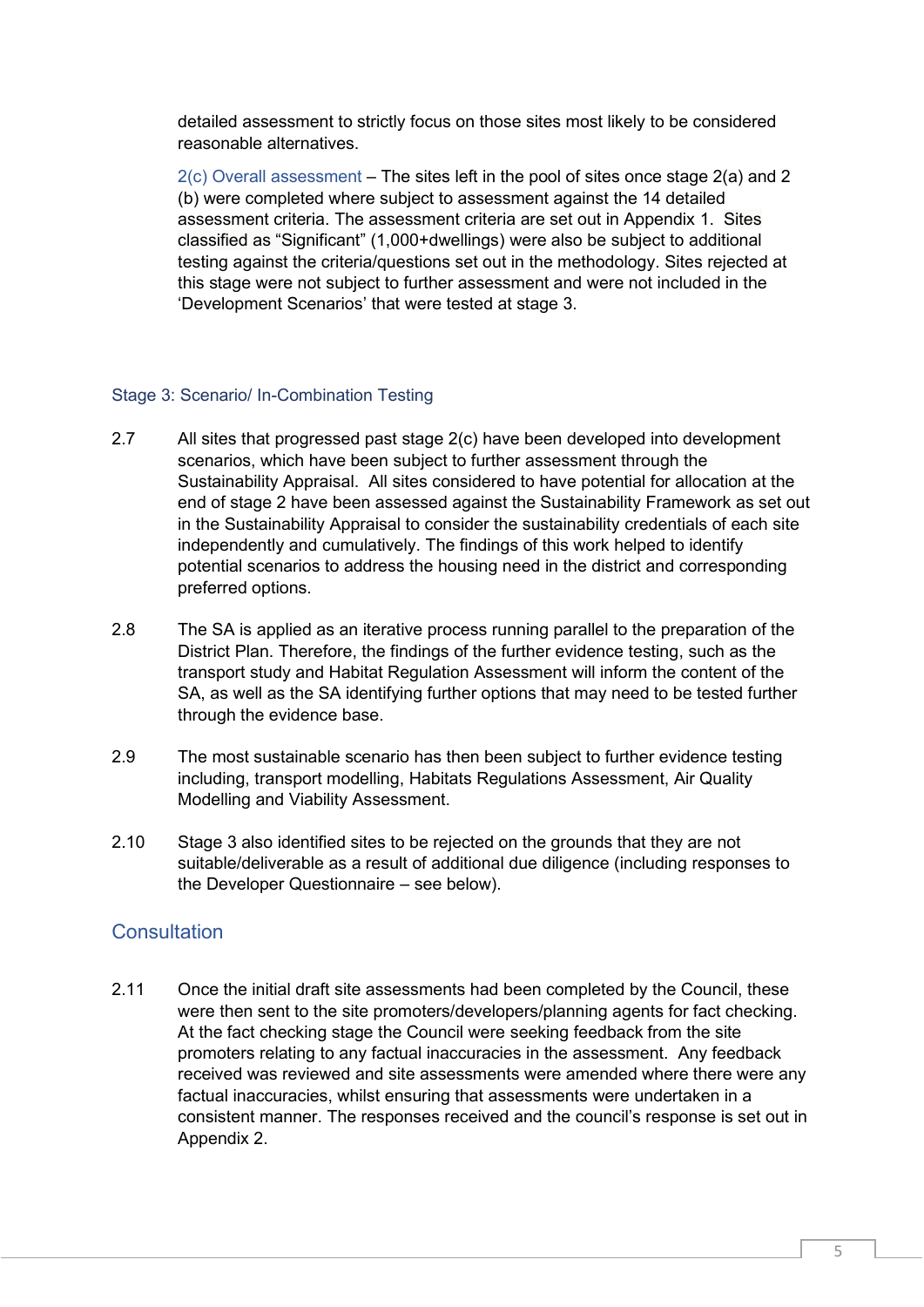2.12 Site promoters were also asked to complete a Developer Questionnaire, which provided more information about the deliverability of the site covering matters such as timescale for delivery, land ownership, delivery mechanisms and infrastructure requirements. This has informed the Site Selection process in combination with the findings of the assessments against the methodology.

## <span id="page-5-0"></span>Other considerations

2.13 The assessment has included consideration of sites against 'Made' Neighbourhood Plans, if applicable. There is not a specific criteria for this within the assessment criteria due the differences in content of the various Neighbourhood Plans, and the need to be consistent when assessing sites. The assessment has taken into account any land use designations in the Neighbourhood Plans on the site and consideration will be given to how this designation may impact on the delivery of the site for housing uses. However, it is important to note that the objective of the District Plan will be to, as a minimum, meet the housing needs of Mid Sussex and this may result in conflict with policies in Neighbourhood Plans (noting the legal position that the latest adopted plan takes precedence).

## <span id="page-5-1"></span>Site Assessment Proforma

2.14 The final site assessment pro-forma for each site is included in Appendix 3. The final assessment reflects the findings of the 'fact check' exercise.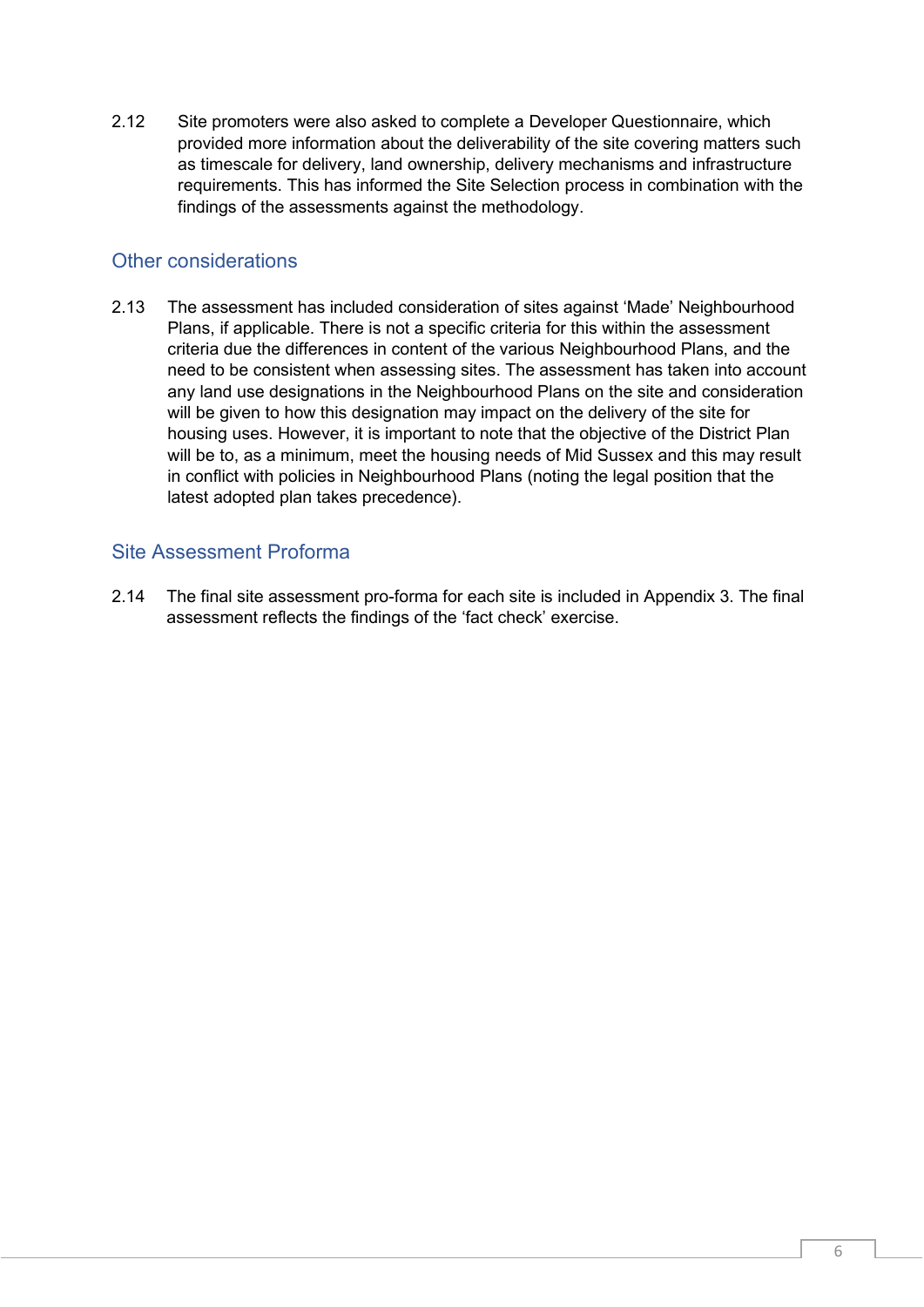# <span id="page-6-0"></span>3. Site Selection Conclusions

3.1 Following application of the Site Selection methodology, the initial 268 sites were refined to 42 for further testing at Stage 3 as set out in the diagram below:



3.2 Appendix 4 sets out each site considered through the Site Selection Process on a settlement-by-settlement basis, the stage it was rejected at, and the reasons for rejection.

## <span id="page-6-1"></span>Significant Sites

- 3.3 The Site Selection Methodology defined Significant Sites as those proposing greater than 1,000 dwellings. These have been subject to additional scrutiny as described in the methodology. Because of the more challenging nature of delivering larger scaled sites, due to their infrastructure requirements, constraints, on-site provision of facilities and services, land assembly/ delivery mechanisms, and likely phasing (including potential continued development beyond the plan period), additional considerations and due diligence are required.
- 3.4 Significant Sites are of a scale that would deliver infrastructure and community facilities on-site, such as:
	- Primary School
	- **GP** surgery
	- **Retail**
	- **Employment**
	- Village Centre
	- Community Facilities (e.g. community hall)
	- Allotments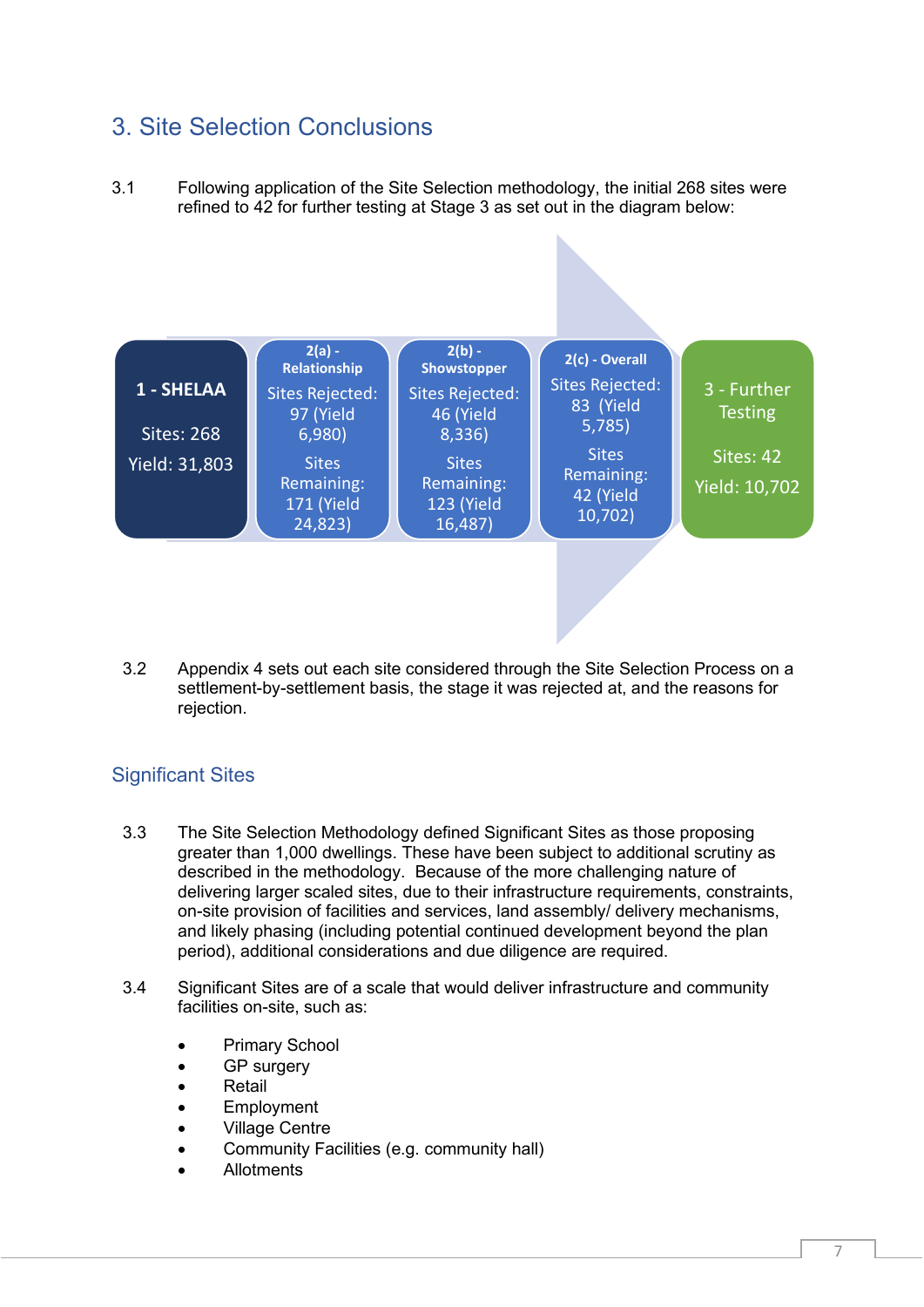- **Country Park**
- Sport, recreation and leisure uses
- Open Space

As such, the detail provided within Developer Questionnaires and information submitted to the Council as part of the submission to the SHELAA (e.g. indicative masterplans and visioning documents, as well as detailed technical evidence. This can be viewed at District Plan Review - [Mid Sussex District Council\)](https://www.midsussex.gov.uk/planning-building/mid-sussex-district-plan/district-plan-review/) has also been used to determine the most appropriate sites for allocation; given that sites of this size have the potential to be self-sustaining as well as have the ability to improve sustainability of existing settlements that have deficiencies in services and facilities.

| <b>SHLAAID</b> | <b>Site</b>                                          | <b>Settlement</b>   | Total<br>Yield | <b>Plan</b><br><b>Period</b><br>Yield |
|----------------|------------------------------------------------------|---------------------|----------------|---------------------------------------|
| 736/793        | Land at Ansty Farm, Cuckfield Road,<br>Ansty         | Ansty               | 1,600          | 1,600                                 |
| 740            | Broad location to the West of<br><b>Burgess Hill</b> | <b>Burgess Hill</b> | 1,400          | 1,400                                 |
| 18             | Crabbet Park, Old Hollow, Near<br>Crawley            | Copthorne           | 2,300          | 2,300                                 |
| 799            | Land south of Reeds Lane, Sayers<br>Common           | Sayers Common       | 2,000          | 1,850                                 |
| 678            | Broad location West of A23                           | Twineham            | 2,000          | 900                                   |
|                |                                                      | <b>TOTAL</b>        | 9,300          | 8,050                                 |

In total, 5 Significant Sites were submitted to the Council for consideration:

- 3.5 Due to the scale of these sites, there is a difference between the total yield proposed, and the amount that could be delivered (according to the Site Promoter) within the plan period to 2038. Note that, where Significant Sites are to be allocated, they will be allocated for their total yield with the expectation that some dwellings will not be delivered until after 2038.
- 3.6 The conclusions reached on each of these sites is as follows (with further details in Appendix 3 and Appendix 4).

<span id="page-7-0"></span>Land at Ansty Farm, Cuckfield Road, Ansty

- 3.7 The site has been proposed for 1,600 dwellings and proposed on-site infrastructure includes:
	- Primary School
	- Leisure
	- Village Centre
	- **Community Facilities**
	- Self/Custom Build
	- Sports Pitches
	- Allotments and Community Orchard
	- Village Park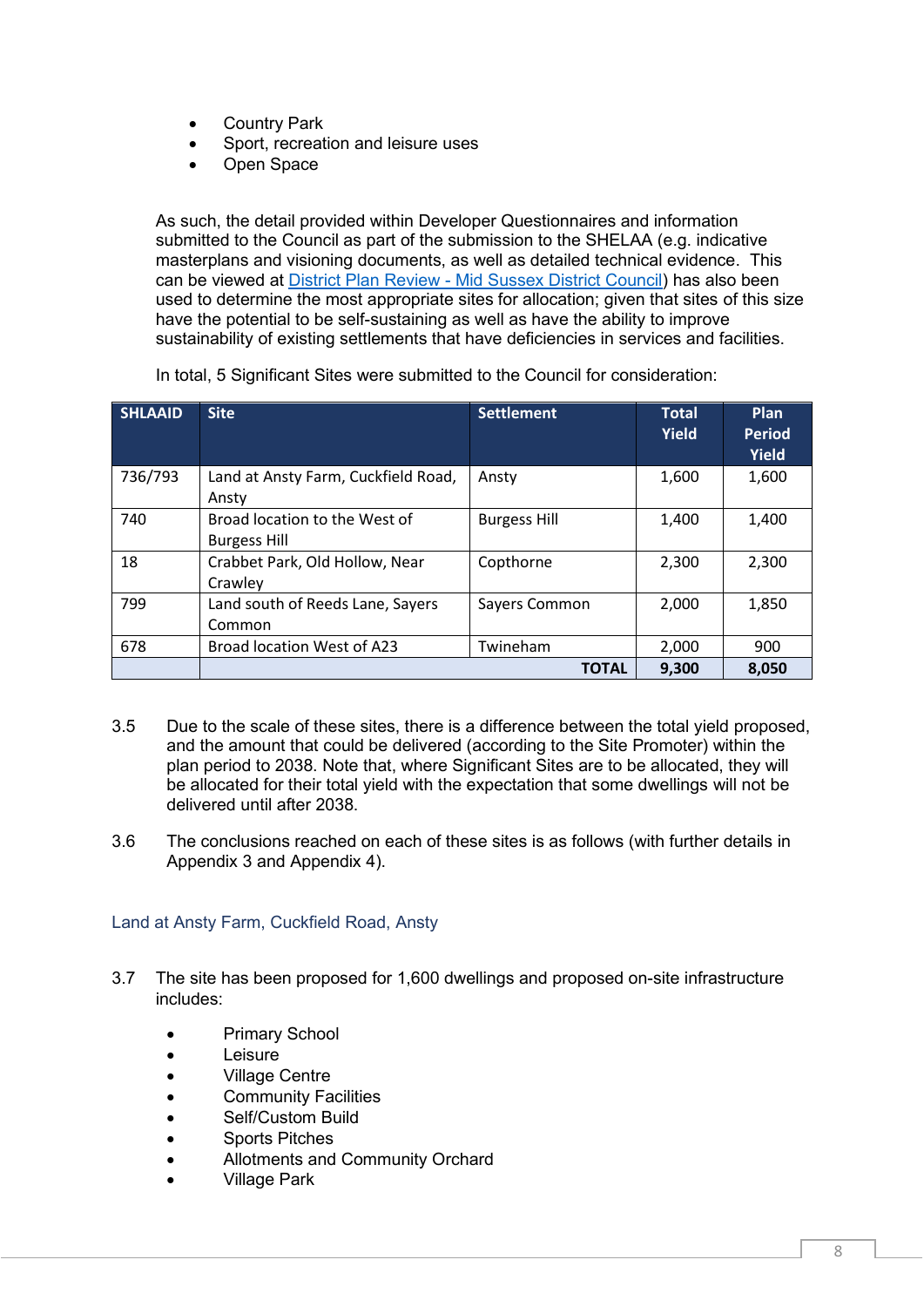- Country Park
- 3.8 The village of Ansty does not contain a Primary School, GP surgery or village centre with convenience retail. No current residents are within a 15-minute walk of these facilities or services. Provision of such facilities on a site of this scale will have the potential for existing residents to be able to travel sustainably for their day-to-day needs and reduce reliance on the private car. The proposal includes a new road along the southern boundary of the site which will act as a relief road for Ansty village linking Burgess Hill with Cuckfield. The provision of this road will be subject to further detailed transport testing and modelling.
- 3.9 There are no significant constraints on the site that would impact the deliverability of the site. The site is not within flood zone 2/3, there are no biodiversity designations within or close to the site. The areas of ancient woodland within the site can be protected, as can the setting of the listed building. An area of 99 hectares of land within the AONB with be manged a country park, whilst ensuring any future management plan is consistent with the objectives of the High Weald AONB management Plan.

**Conclusion:** Propose for allocation

## <span id="page-8-0"></span>Broad location to the West of Burgess Hill

- 3.10 The site has been proposed for 1,400 dwellings and proposed on-site infrastructure includes:
	- Primary School
	- Leisure
	- Retail
- 3.11 This site is located on the edge of Burgess Hill, the district's largest town where a range of services and facilities and public transport exist. In order to be selfsustaining, the site also proposes on-site infrastructure to serve day-to-day needs.
- 3.12 The site is also adjacent to a previous District Plan employment allocation (at the Northern Arc and 'The Hub') which is currently under construction, with some elements complete. It is also within walking distance of the proposed Science and Technology Park, a 50ha broad location identified in the adopted District Plan and allocation defined within the Site Allocations DPD (at examination). There are therefore numerous opportunities for future residents of this site to be able to work close to where they live, without relying on the private car.
- 3.13 There are no significant constraints on the site that would impact the deliverability of the site. Small parts of the site lie within flood zone 2/3, these areas are outside the developable area of the site. There are no biodiversity designations within or close to the site. The areas of ancient woodland within the site can be protected and impacts of development mitigated.

### **Conclusion:** Propose for allocation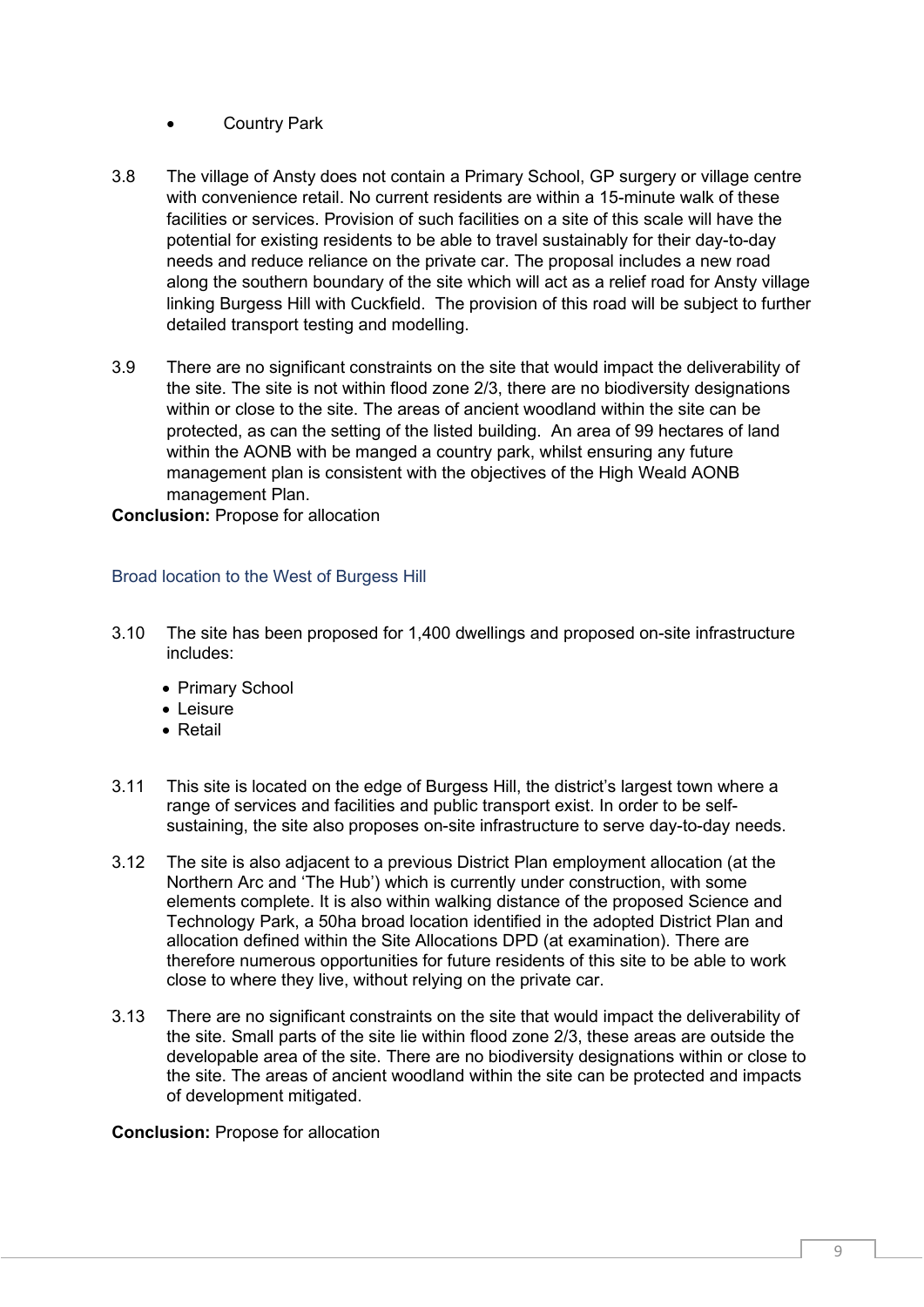### <span id="page-9-0"></span>Crabbet Park, Old Hollow, Near Crawley

- 3.14 The site has been proposed for 2,300 dwellings and proposed on-site infrastructure includes:
	- Primary School
	- Leisure
	- Retail
	- GP
- 3.15 This site has previously been promoted to the District Council during preparation of the adopted District Plan. The site was rejected during that process due to concerns over landownership / assembly and sewerage / transport capacity.
- 3.16 The site has been re-promoted for inclusion within the updated District Plan. Whilst work is underway by the site promoter to address previous concerns, this has not yet been completed. However, there is confidence that a solution can be found, and the site can be delivered. Based on the evidence submitted to date, it is concluded that significant infrastructure improvements required to enable delivery to commence on the site (subject to allocation) and this will take time to be delivered. Therefore, it has been concluded that it is likely that only 1,000 dwellings of the total 2,300 dwellings are deliverable within the plan period to 2038.
- 3.17 Based on the analysis of constraints, connectivity to adjoining settlements (in this case Crawley) and potential delivery, it is proposed to allocate this site. Further work will be required ahead of Submission to demonstrate the precise yield and the trajectory for delivery.
- 3.18 There are no significant constraints on the site that would impact the deliverability of the site. Small parts of the site lie within flood zone 2/3, these areas are outside the developable area of the site. There are no biodiversity designations within or close to the site. The areas of ancient woodland within the site can be protected and as can the setting of the listed building within the site boundary.

### **Conclusion:** Propose for allocation

<span id="page-9-1"></span>Land south of Reeds Lane, Sayers Common

- 3.19 The site has been proposed for 1,800 dwellings and proposed on-site infrastructure includes:
	- Primary School
	- Leisure
	- Retail (2,000-4,000 sqm)
	- Commercial (5,000-9,000 sqm)
	- GP
	- Community Hall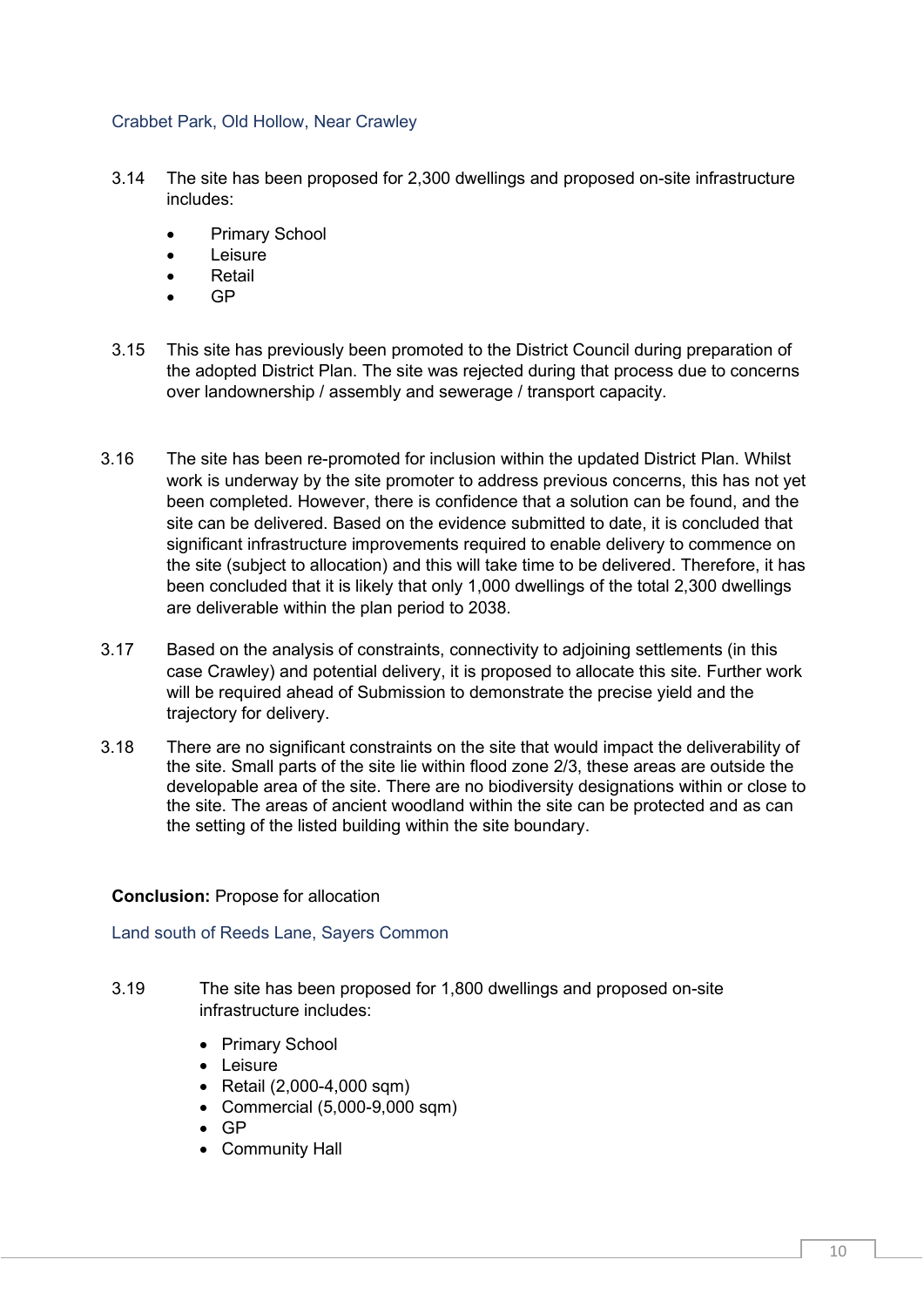- 3.20 The village of Sayers Common does not contain a Primary School, GP surgery or village centre with convenience retail. No current residents are within a 15-minute walk of these facilities or services. Provision of such facilities on a site of this scale will have the potential for existing residents to be able to travel sustainably for their day-to-day needs and reduce reliance on the private car.
- 3.21 There are no significant constraints on the site that would impact the deliverability of the site. There are no areas of the site affected by flood zone 2/3. There are no biodiversity designations, areas of ancient woodland within or close to the site. There are no heritage assets within the site.

### **Conclusion:** Propose for allocation

## <span id="page-10-0"></span>Broad location West of A23

- 3.22 The site has been proposed for a total of 2,000 dwellings, 900 in the plan period, (within Mid Sussex – as part of a new settlement scheme crossing into Horsham district) and the proposed on-site infrastructure includes:
	- Primary School
	- GP
	- **Retail**
	- **Employment**
- 3.23 The Broad location West of A23 has been submitted to both Horsham and Mid Sussex as part of a wider scheme within both authority areas (approximately 8,000- 10,000 dwellings total). The site promoter has indicated that 900 dwellings would be deliverable within Mid Sussex in the plan period.
- 3.24 The Horsham Local Plan review is in progress, with Regulation 18 consultation completed. Horsham District Council is awaiting approval to consult on a Regulation 19 version of the Plan. The proposed Regulation 19 document was approved by Cabinet in July 2021 and did not include the element of this site within Horsham District. This ultimately rules out the comprehensive scheme of 8,000 – 10,000 dwellings as it is not supported cross-boundary.
- 3.25 Whilst the site promoter has identified on-site infrastructure, a smaller scheme comprising just the Mid Sussex element would not be sustainable and would not benefit existing communities within the district. It is detached from existing Mid Sussex settlements.
- 3.26 The site is not sustainably located in relation to existing services and facilities and provision of only 900 dwellings within the plan period is not likely to provide sufficient facilities and services to be self-sustaining. In addition, delivery is uncertain, and no detail has been provided to demonstrate infrastructure issues relating to transport and sewerage can be resolved. A site of this scale, at this location would need significant investment in the highway network including link roads to and junctions on the A23. This means that deliverability of the site cannot be demonstrated.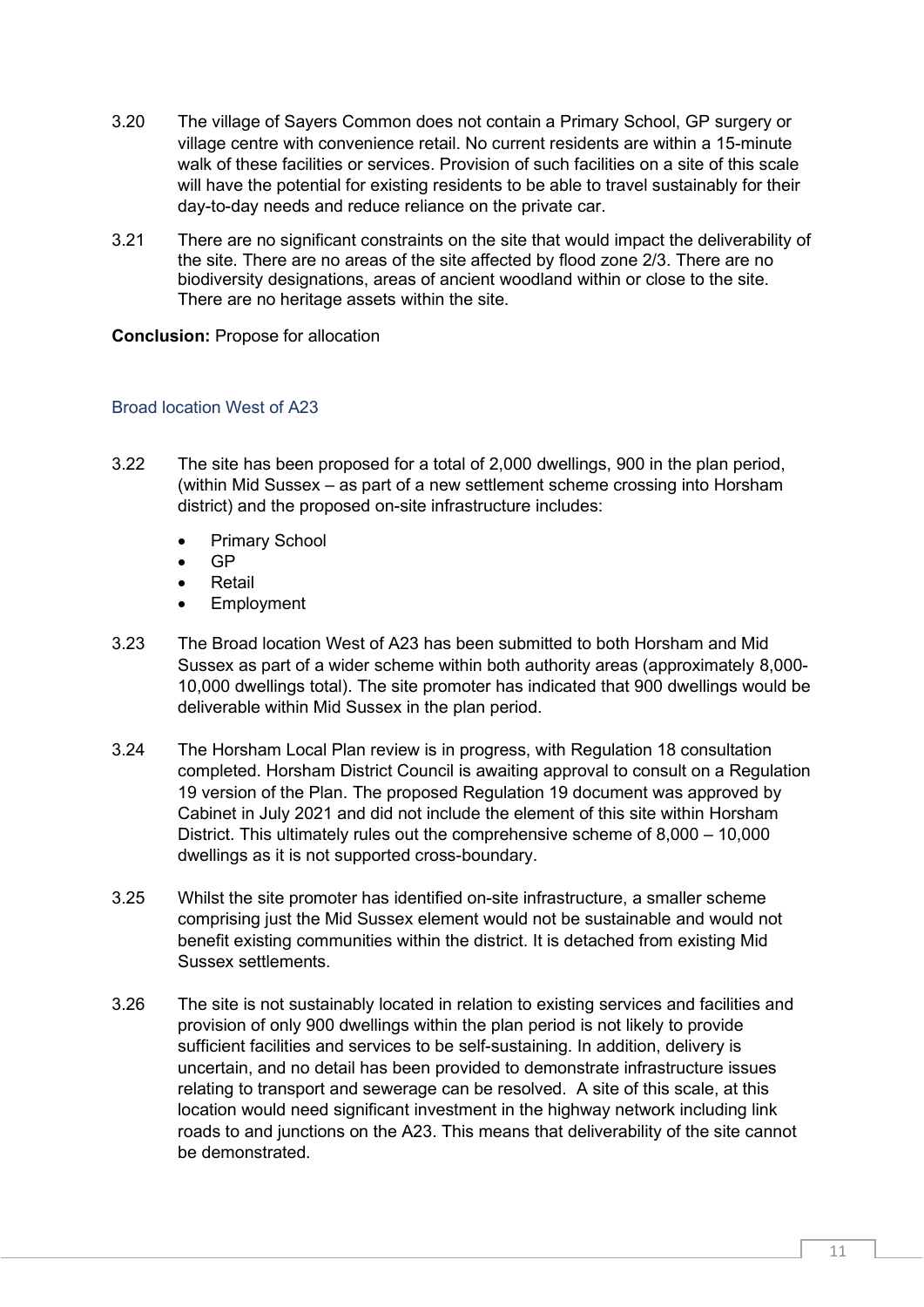3.27 There are no significant environmental constraints on the site that would impact the deliverability of the site. Small parts of the site lie within flood zone 2/3, these areas are outside the developable area of the site. There are no biodiversity designations within or close to the site. The areas of ancient woodland within the site can be protected. The site would be visible from the South Downs National Park, the Council is not satisfied that there would be no adverse impact on the setting of the Souths Down National Park.

**Conclusion:** Do not allocate

## <span id="page-11-0"></span>Housing Allocations

- 3.28 The following sites (fewer than 1,000 dwellings) progressed through stages 2a/2b/2c and were subject to further evidence base testing. These sites performed best against the methodology and evidence base as a whole (including Sustainability Appraisal) and are therefore concluded as the most sustainable and deliverable sites given all reasonable alternatives. Reasons for rejecting sites at all stages are set out in Appendix 4.
- 3.29 These sites are therefore proposed for allocation within the Consultation Draft (Regulation 18) District Plan 2021 – 2038: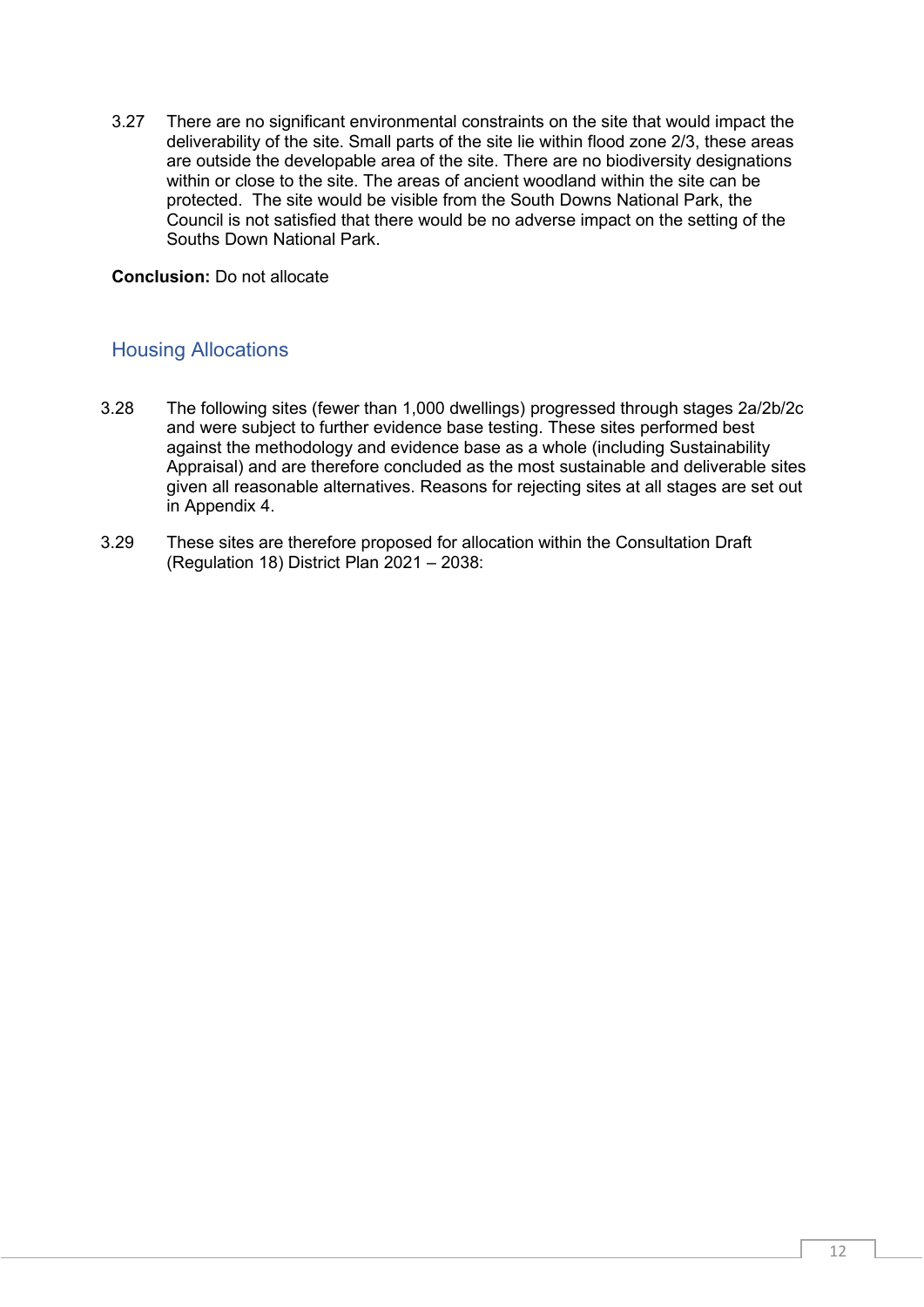| DP Ref            | <b>SHLAA</b><br>ID | <b>Site</b>                                                     | <b>Settlement</b>     | Yield |
|-------------------|--------------------|-----------------------------------------------------------------|-----------------------|-------|
| DP <sub>9</sub>   | 573                | Batchelors Farm, Keymer Road                                    | <b>Burgess Hill</b>   | 33    |
| DPH <sub>10</sub> | 198                | Land off West Hoathly Road                                      | <b>East Grinstead</b> | 45    |
| DPH11             | 858                | Land at Hurstwood Lane                                          | Haywards              | 55    |
| DPH <sub>12</sub> | 508                | Land at Junction of Hurstwood Lane and Colwell<br>Lane          | Heath                 | 30    |
| DPH <sub>13</sub> | 556                | Land east of Borde Hill Lane                                    |                       | 60    |
| DPH14             | 688                | Land to west of Turners Hill Road                               | <b>Crawley Down</b>   | 350   |
| DPH <sub>15</sub> | 743                | Hurst Farm, Turners Hill Road                                   |                       | 37    |
| DPH16             | 13                 | Land west of Kemps                                              | Hurstpierpoint        | 90    |
| DPH17             | 984                | The Paddocks Lewes Road                                         | Ashurst Wood          | 8     |
| DPH <sub>18</sub> | 617                | Land at Foxhole Farm                                            | <b>Bolney</b>         | 100   |
| DPH <sub>19</sub> | 543                | Land West of London Road (north)                                |                       | 81    |
| DPH <sub>20</sub> | 1040               | Land rear of Daltons Farm and The Byre, The<br><b>Street</b>    |                       | 50    |
| DPH <sub>21</sub> | 526                | Land east of Paynesfield                                        |                       | 30    |
| DPH <sub>22</sub> | 1026               | Land at Chesapeke and Meadow View, Reeds<br>Lane                | Sayers<br>Common      |       |
| DPH <sub>23</sub> | 601                | Land at Coombe Farm, London Road                                |                       | 210   |
| DPH <sub>24</sub> | 830                | Land to the west of Kings Business Centre,<br><b>Reeds Lane</b> |                       | 100   |
| DPH <sub>25</sub> | 1003               | Land to South of LVS Hassocks, London Road                      |                       | 120   |
| DPH <sub>26</sub> | 1020               | Ham Lane Farm House, Ham Lane                                   | Scaynes Hill          | 30    |
| DPH <sub>27</sub> | 1013               | Land at Hoathly Hill                                            | West Hoathly          | 18    |
| DPH <sub>28</sub> | 631                | Challoners, Cuckfield Road                                      | Ansty                 | 37    |
| DPH <sub>29</sub> | 784                | Land to west of Marwick Close, Bolney Road                      |                       | 45    |
|                   |                    |                                                                 | <b>TOTAL</b>          | 1,562 |

## <span id="page-12-0"></span>**Distribution**

3.30 The updated District Plan period is 2021 – 2038. There is therefore an overlap with the current District Plan (2014 – 2031), within which growth is already planned. This includes future anticipated completions on District Plan allocations, Sites DPD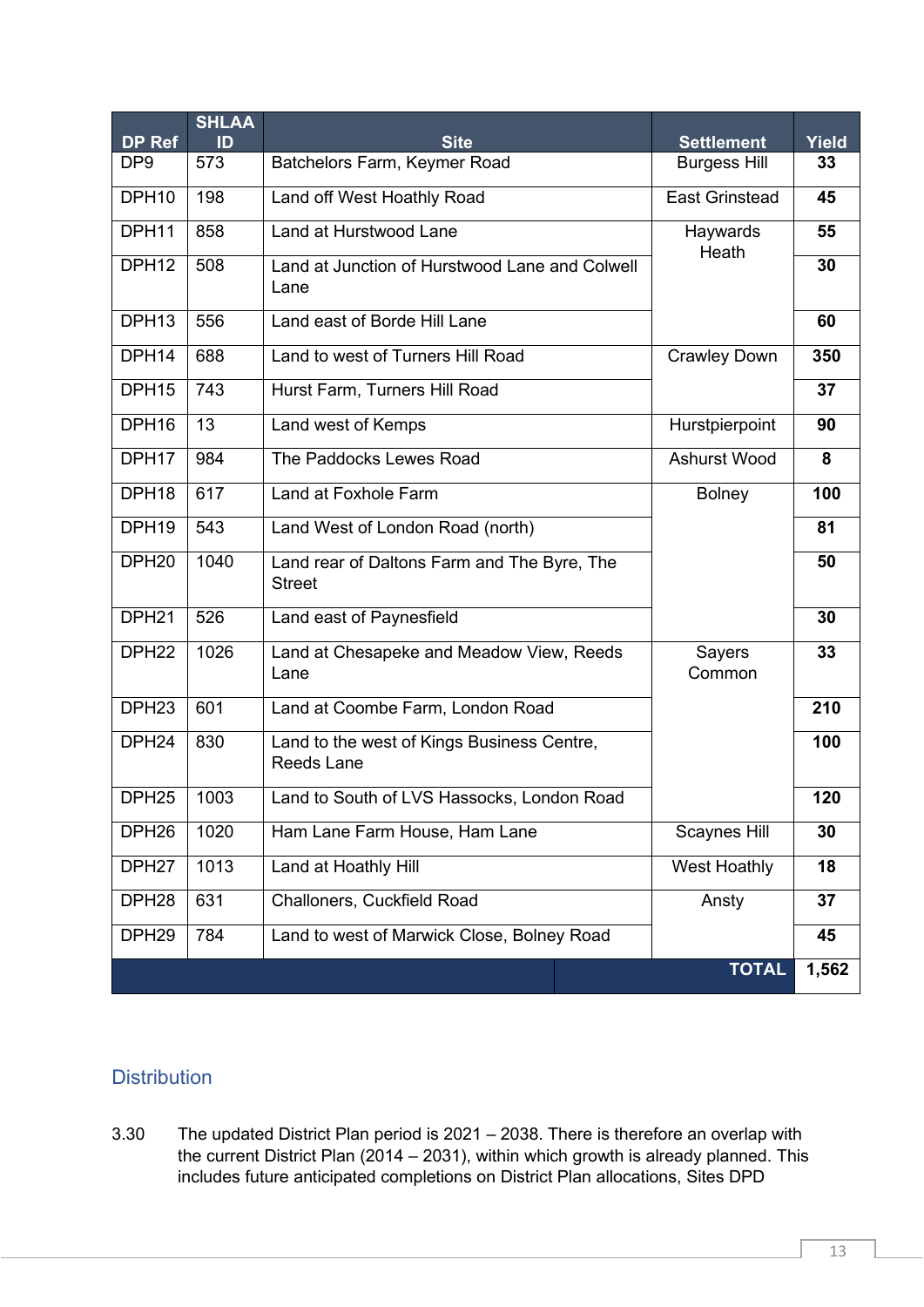allocations, 'Made' Neighbourhood Plan allocations and sites with extant planning permission. The following table sets out the future growth distribution within the district from all sources, for the plan period to 2038.

|                       |                                 | <b>District Plan</b> |                           |
|-----------------------|---------------------------------|----------------------|---------------------------|
|                       | <b>Commitments</b>              | $2021 - 2038$        | <b>Total Housing</b>      |
| <b>Settlement</b>     | (at $1^{\text{st}}$ April 2021) | <b>Allocations</b>   | <b>Supply 2021 - 2038</b> |
| <b>Albourne</b>       | 6                               | 0                    | 6                         |
| Ansty                 | 18                              | 1,682                | 1,700                     |
| <b>Ardingly</b>       | 44                              | 0                    | 44                        |
| <b>Ashurst Wood</b>   | 108                             | 8                    | 116                       |
| <b>Balcombe</b>       | 50                              | $\mathbf 0$          | 50                        |
| <b>Bolney</b>         | 63                              | 261                  | 324                       |
| <b>Burgess Hill</b>   | 5,521                           | 1,433                | 6,954                     |
| Copthorne             | 447                             | 1,000                | 1,447                     |
| <b>Crawley Down</b>   | 179                             | 387                  | 566                       |
| <b>Cuckfield</b>      | 83                              | 0                    | 83                        |
| <b>East Grinstead</b> | 1,829                           | 45                   | 1,874                     |
| <b>Handcross</b>      | 66                              | 0                    | 66                        |
| <b>Hassocks</b>       | 845                             | 0                    | 845                       |
| <b>Haywards Heath</b> | 1,092                           | 145                  | 1,237                     |
| <b>Horsted Keynes</b> | 56                              | 0                    | 56                        |
| Hurstpierpoint        | 28                              | 90                   | 118                       |
| Lindfield             | 104                             | $\mathbf 0$          | 104                       |
| <b>Pease Pottage</b>  | 423                             | $\mathbf 0$          | 423                       |
| <b>Sayers Common</b>  | 181                             | 2,313                | 2,494                     |
| <b>Scaynes Hill</b>   | 231                             | 30                   | 261                       |
| Sharpthorne           | 45                              | 0                    | 45                        |
| Slaugham              | 17                              | 0                    | 17                        |
| <b>Staplefield</b>    | $\mathbf 0$                     | $\mathbf 0$          | $\overline{0}$            |
| <b>Turners Hill</b>   | 61                              | 0                    | 61                        |
| Twineham              | 10                              | 0                    | 10                        |
| Warninglid            | 5                               | 0                    | 5                         |
| <b>West Hoathly</b>   | $\overline{7}$                  | 18                   | 25                        |
| <b>TOTAL</b>          | 11,519                          | 7,412                | 18,931                    |